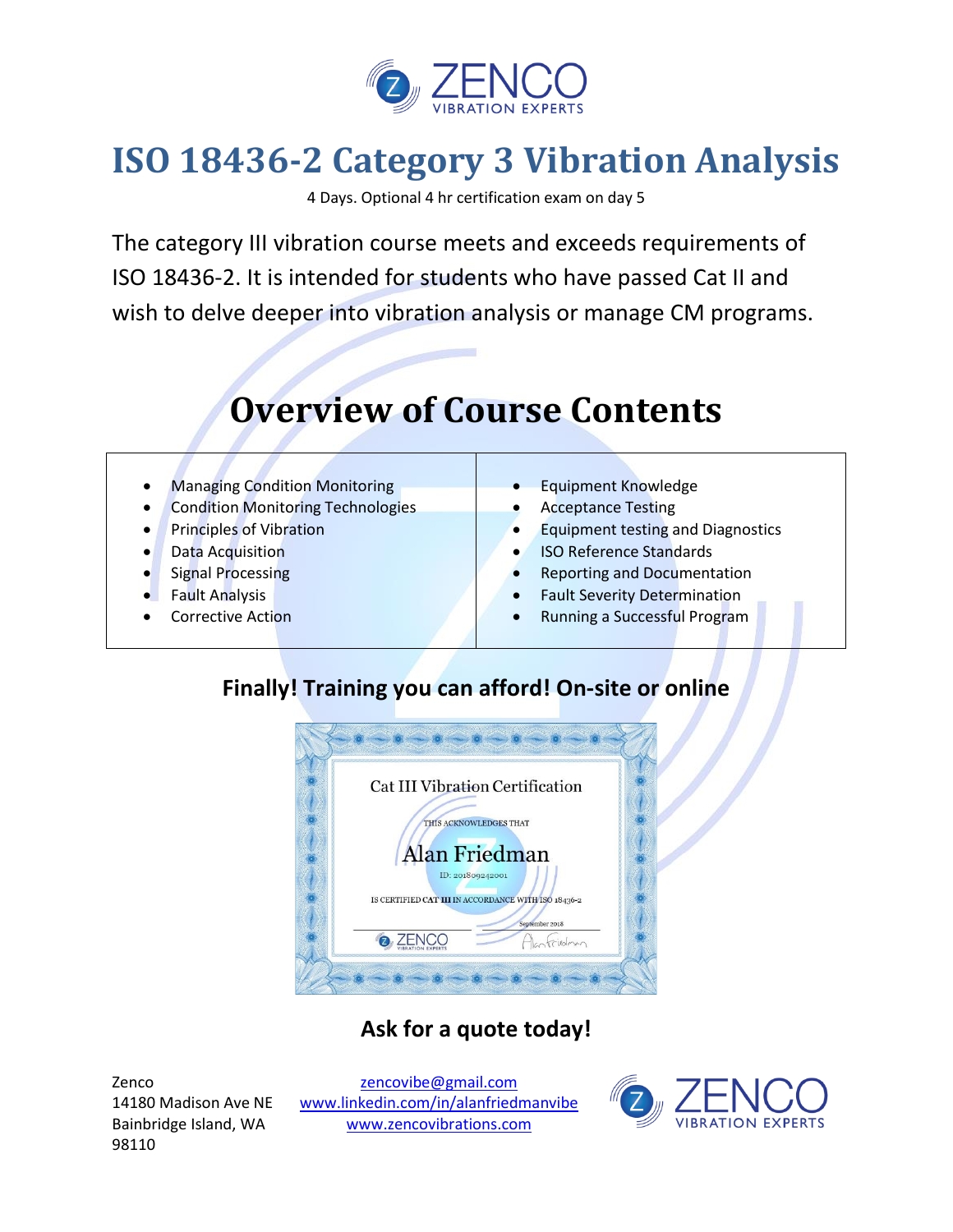

*"Alan is an expert at explaining technical concepts to non technical people. He takes the time to make sure everyone's questions are answered. Ample animations and videos make the concepts easier to understand. You will be surprised at how much you learn in this course!"* 

Alan Friedman is the founder and CEO of Zenco and the author of "Audit it. Improve it: Getting The Most from Your [Vibration Monitoring Program.](https://www.amazon.com/Audit-Improve-Getting-Vibration-Program/dp/1941872417?&_encoding=UTF8&tag=zencovibe-20&linkCode=ur2&linkId=76ac76bb8b604424351160cc2d68680a&camp=1789&creative=9325)"

Alan has more than 30 years experience in helping people set up and manage vibration monitoring programs in every industry type, worldwide. From 1991 – 2006, Alan was a senior engineer at DLI Engineering (now SymphonyAI) where he was involved in product development, training, training course development and writing, publishing and presenting technical papers at tradeshows. In 2007, Alan joined the Mobius Institute and has taught vibration analysis in accordance with ISO18436-2 Categories I, II, III and IV to thousands of personnel worldwide. He is CRL, CMRP and ISO18436-2 Category IV certified and he speaks English and Spanish.



[www.zencovibrations.com](http://www.zencovibrations.com/) [www.linkedin.com/in/alanfriedmanvibe](http://www.linkedin.com/in/alanfriedmanvibe)

Students will be able to specify vibration monitoring equipment, establish condition monitoring programs and set acceptance testing criteria. Students will be able to conduct advanced analysis of both steady state and transient vibration data, conduct 2 Plane in-situ balancing and recommend other CM technologies.

[zencovibe@gmail.com](mailto:zencovibe@gmail.com) [www.linkedin.com/in/alanfriedmanvibe](http://www.linkedin.com/in/alanfriedmanvibe) [www.zencovibrations.com](http://www.zencovibrations.com/)